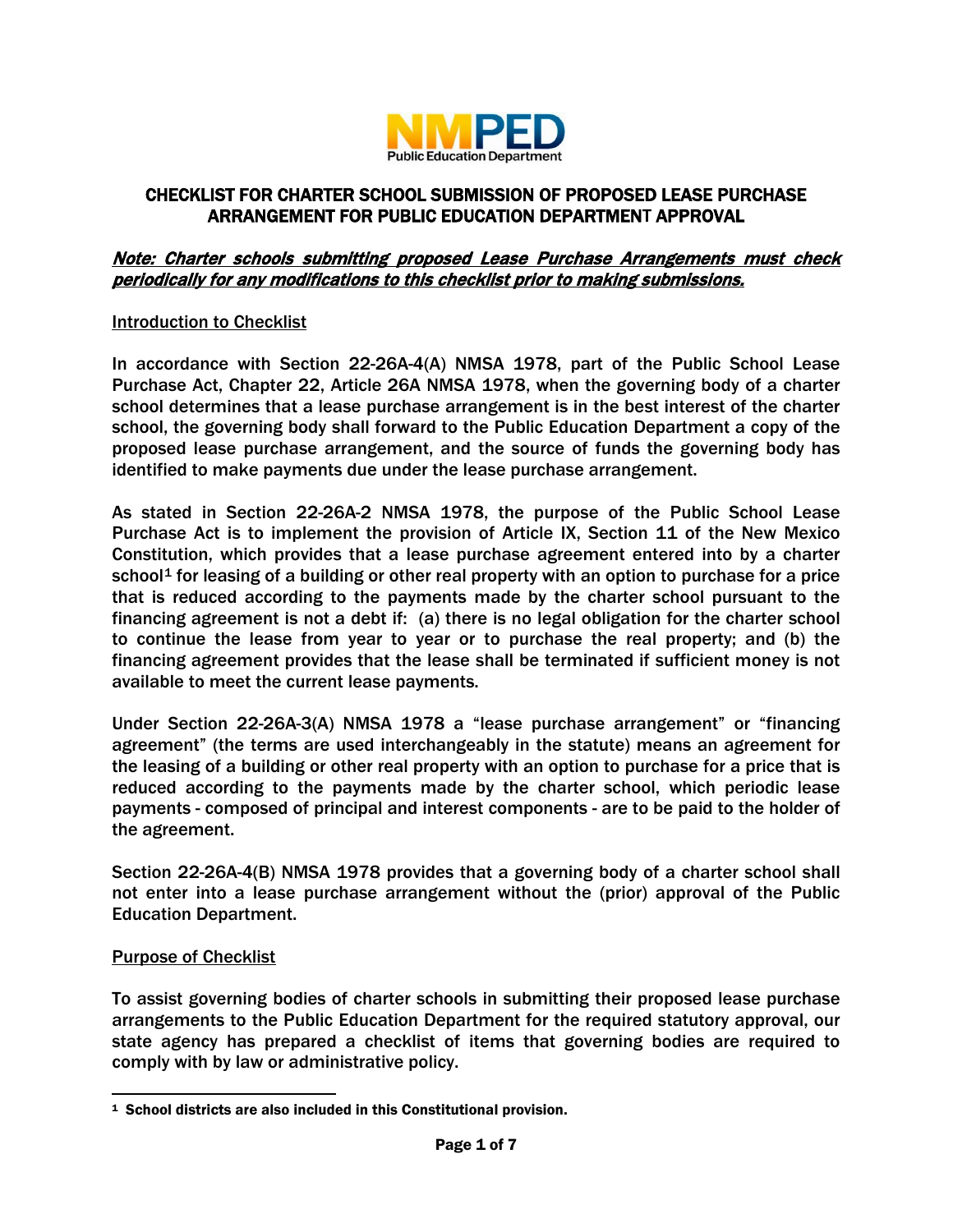This checklist is a guidance document to be used by governing bodies of charter schools in submitting their proposed lease purchase arrangements. This checklist is not necessarily a comprehensive list of all the Public Education Department's requirements for approval of proffered financing agreements. In specific instances, our state agency may require the governing body of a charter school to submit additional documents or other information pertaining to the particular business transactions and financing arrangements involved.

## $\Box$  Public School Facilities Authority Approval

Section 22-8B-4.2(E) NMSA 1978 provides that a charter school shall not enter into a lease purchase agreement without the (prior) approval of the Public School Facilities Authority, pursuant to Section 22-20-1 NMSA 1978.

 $\Box$  Under Section 22-20-1(A)(2) NMSA 1978, except for particular statutory exemptions granted by the Public School Capital Outlay Council, each governing body of a charter school shall secure the approval of the Public School Facilities Authority's director or his designee prior to entering into a lease purchase arrangement for a building to be used as a school facility or a related school structure.

The Public School Facilities Authority is required under Section 22-20-1(D) NMSA 1978 to give approval to an application for approval of a lease purchase arrangement if the director or his designee reasonably determines that:

 $\Box$  the buildings to be leased for purchase meet the applicable statewide adequacy standards promulgated by the Public School Capital Outlay Council and set forth in 6.27.30 NMAC (09/01/2002);

 $\Box$  the buildings to be leased for purchase have, as measured by the New Mexico condition index, a condition rating equal to or better than the average condition for all New Mexico public schools for the applicable year.

#### □ Terms of Proposed Lease Purchase Arrangement

A proposed lease purchase arrangement under Section 22-26A-5 NMSA 1978:

 $\Box$  may have payments payable annually or more frequently, as determined by the governing body of the charter school;

 $\Box$  may be subject to prepayment at the option of the governing body of the charter school at such time(s) and upon such terms and conditions, with or without the payment of such premium(s), as determined by the governing body;

 $\Box$  may have a final payment date not exceeding thirty (30) years after the date of execution of the financing agreement;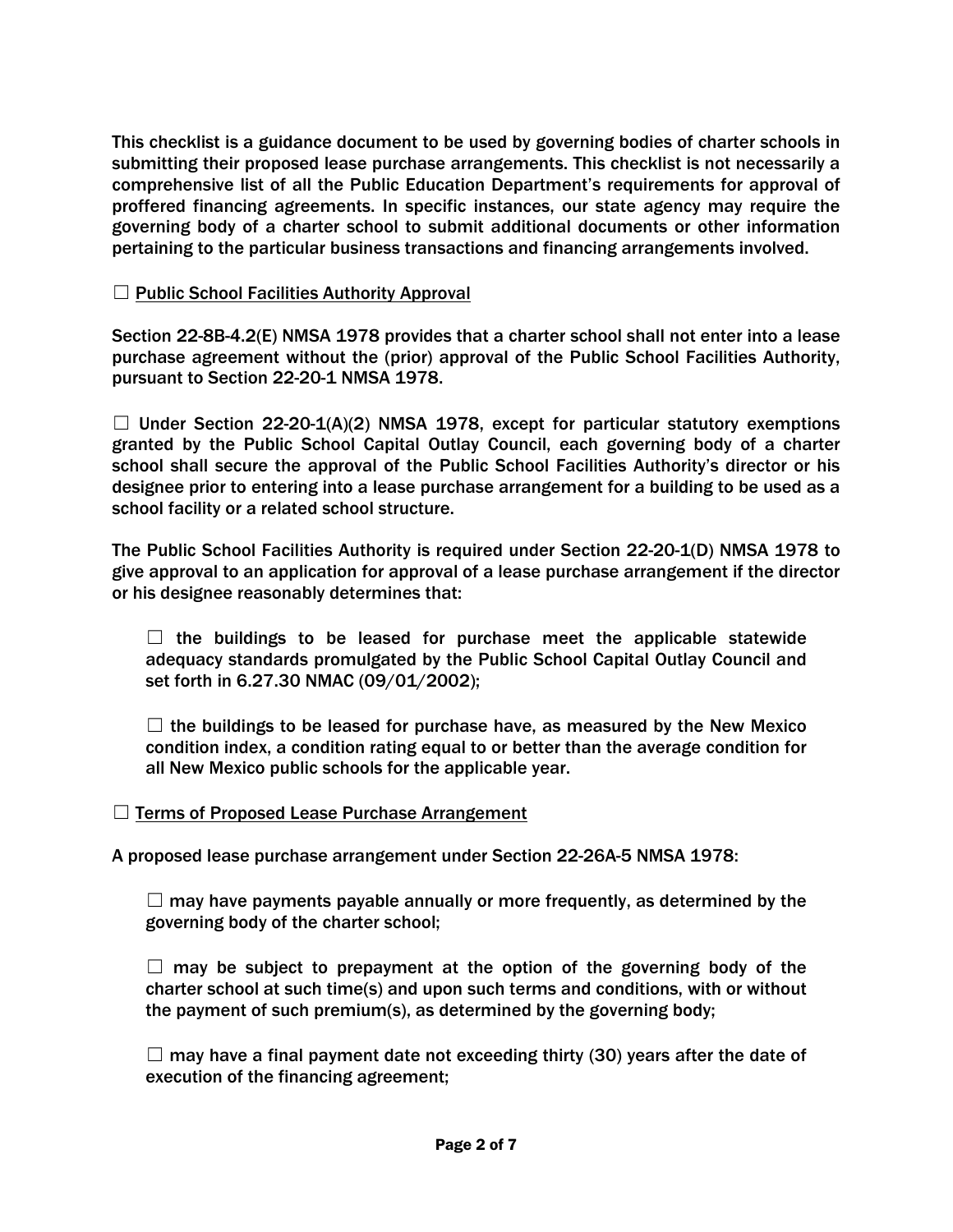$\Box$  may be acquired or executed at a public or negotiated sale;

 $\Box$  may be entered into between the governing body of the charter school and the owner of the building or other real property, who may be a trustee or other person that issues or sells certificates of participation or other interests in the payments to be made under the lease purchase arrangement, the proceeds of which may be used to acquire the building or other real property;

 $\Box$  shall specify the principal and interest component of each payment made under the lease purchase arrangement; provided that the net effective interest rate shall not exceed the maximum permitted by the Public Securities Act, Sections 6-14-1 through 6-14-3 NMSA 1978;

 $\Box$  shall provide that, if the charter school makes capital improvements to the building or other real property, there shall be no change in the lease payments or final payment without a written amendment approved by the Public Education Department;

 $\Box$  shall provide that if state or charter school funds, above those required for lease payments, are used to construct or acquire improvements, the cost of those improvements shall constitute a lien on the real estate in favor of the charter school and then, if the lease purchase arrangement is terminated prior to the final payment and the release of the security interest or the transfer of title, at the option of the charter school: (a) the charter school may foreclose on the real estate lien; or (b) the current market value of the building or other real property at the time of termination - as determined by an independent appraisal certified by the Taxation and Revenue Department - in excess of the outstanding principal due under the lease purchase arrangement, shall be paid to the charter school;

 $\Box$  shall expressly certify that notwithstanding any other provisions of the Agreement, Lessee's governing body represents, warrants and covenants that it has not directly or indirectly undertaken, nor agreed to directly or indirectly undertake, Lessor's debt under any agreement, nor has Lessee pledged, transferred, or granted a security interest in, or assigned to any private third party, public funds, monies, grants or other distributions received, or to be received, by Lessee from or through the state of New Mexico, for the purpose of securing the payment of Lessor's financial obligations, in violation of Article IX, Section 14 of the New Mexico Constitution, or in violation of Article IX, Section 11 of the New Mexico Constitution.

 $\Box$  shall provide that there is no legal obligation for the charter school to continue the lease purchase arrangement from year to year or to purchase the building or other real property;

 $\Box$  shall provide that the lease purchase arrangement shall be terminated if sufficient money is not available to meet any current lease payment;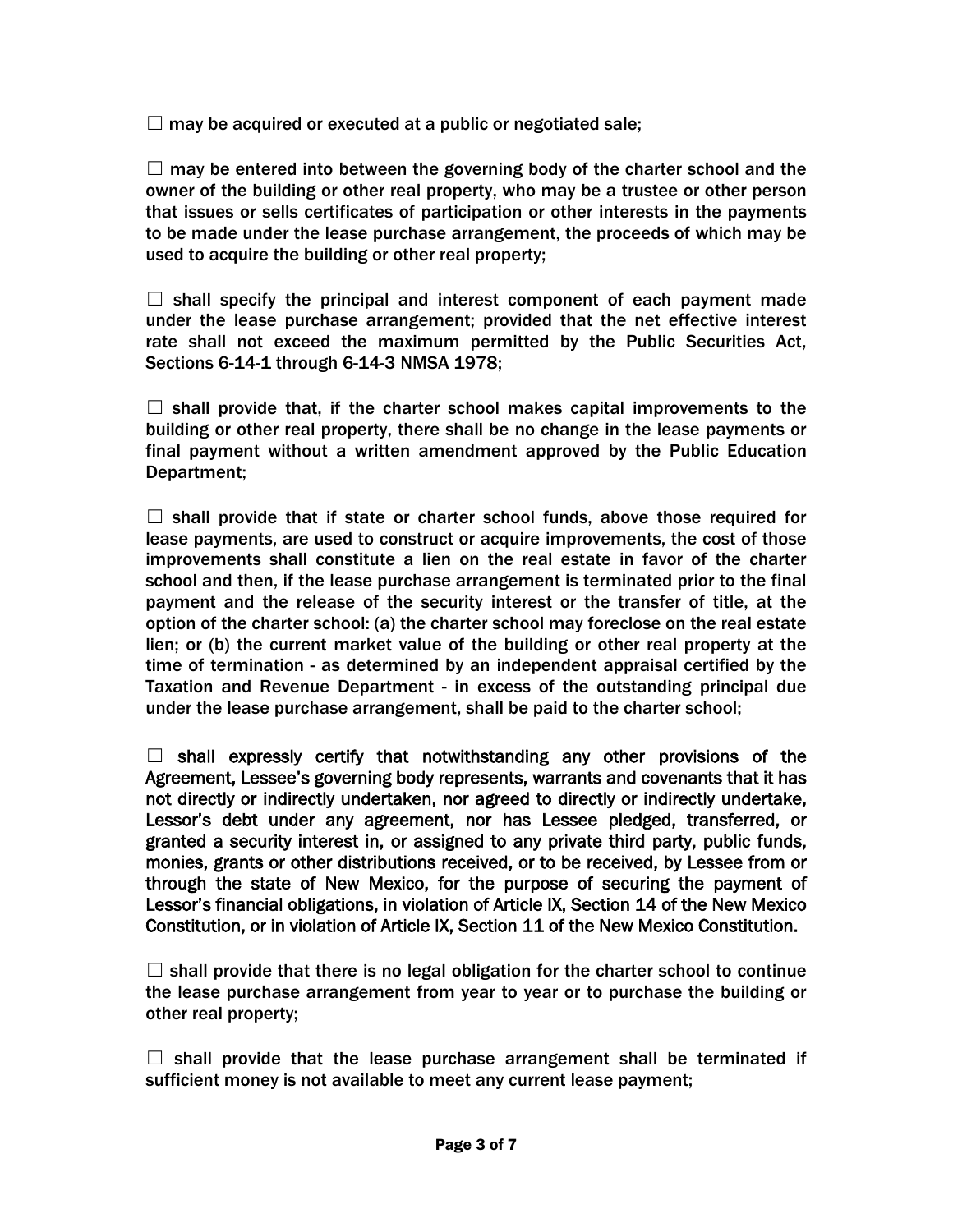$\Box$  shall provide that, with the prior approval of the lessor, which shall not be unreasonably withheld, the lease purchase arrangement is assignable, without cost to the charter school and with all of the rights and benefits of its predecessor in interest being transferred to the assignee, to: (a) a school district or charter school; or (b) the state or one of its institutions, instrumentalities or other political subdivisions; and

 $\Box$  shall provide that amendments to the lease purchase arrangement, except amendments that would improve the building or other real property without additional financial obligations to the charter school, shall be approved by the Public Education Department.

## $\Box$  Compliance with Open Meetings Act

Section 22-26A-6(A) NMSA 1978 provides that if the governing body of a charter school proposes to acquire a building or other real property through a lease purchase arrangement, the governing body shall comply with the requirements of Section 22-26A-6 and the provisions of the Open Meetings Act, Chapter 10, Article 15 NMSA 1978. In accordance with Sections 10-15-1(D) and (F) NMSA 1978, respectively:

 $\Box$  Any meeting at which the discussion or adoption of any proposed resolution or formal action occurred and at which a majority or quorum of the governing body of the charter school was in attendance shall be held only after reasonable notice to the public.

 $\Box$  The governing body of the charter school shall determine at least annually in a public meeting what notice for a public meeting is reasonable when applied to the governing body. That notice shall include broadcast stations licensed by the federal communications commission and newspapers of general circulation that have provided a written request for such notice.

 $\Box$  The meeting notice shall include an agenda containing a list of specific items of business to be discussed or transacted at the meeting or information on how the public may obtain a copy of the agenda.

 $\Box$  Except in the case of an emergency, at least seventy-two (72) hours prior to the meeting, the agenda shall be available to the public and posted on the charter school's web site, if one is maintained.

#### $\Box$  Resolution of Governing Body

Section 22-26A-6(B) NMSA 1978 requires that, at a regular meeting or at a special meeting called for the purpose of considering the acquisition of a building or other real property through a lease purchase arrangement, the governing body of the charter school shall: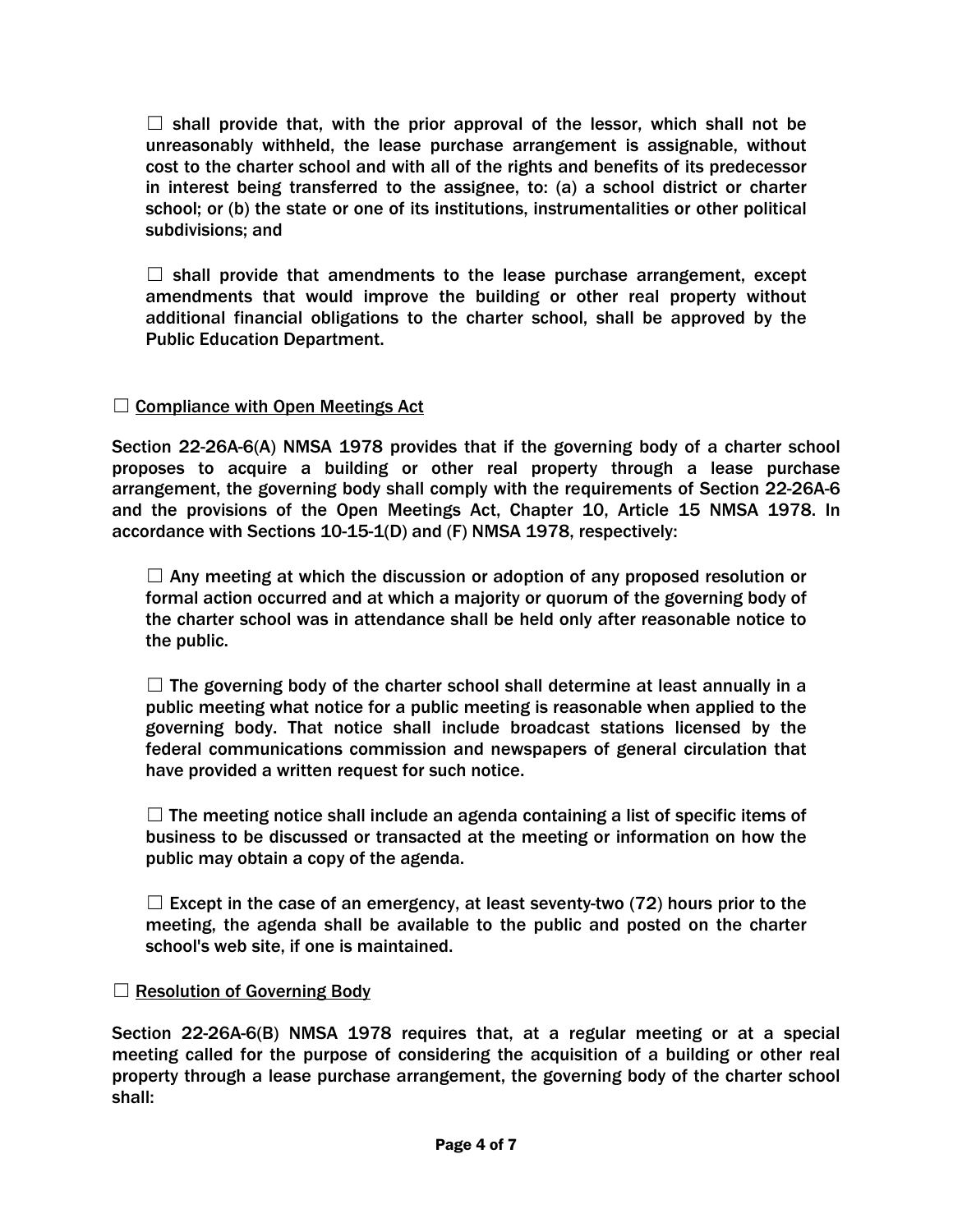$\Box$  make a determination of the necessity for acquiring the building or other real property through a lease purchase arrangement;

 $\Box$  determine the estimated cost of the buildings or other real property needed;

 $\Box$  review a summary of the terms of the proposed lease purchase arrangement;

 $\Box$  identify the source of funds for the lease purchase payments; and

 $\Box$  if the governing body determines that the lease purchase arrangement is in the best interest of the charter school, forward a copy of the arrangement to the Public Education Department pursuant to Section 22-26A-4 NMSA 1978.

□ Source of Funds

Under Section 22-26A-7 NMSA 1978, a charter school may apply any legally available funds to acquire or improve buildings or other real property subject to a lease purchase arrangement or to the payments due under a lease purchase arrangement, including any combination of:

 $\Box$  money from the charter school's general fund;

 $\Box$  investment income actually received from investments;

 $\Box$  proceeds from taxes imposed pursuant to the Public School Capital Improvements Act, Chapter 22, Article 25 NMSA 1978, or the Public School Buildings Act, Chapter 22, Article 26 NMSA 1978;

 $\Box$  loans, grants or lease payments received from the Public School Capital Outlay Council pursuant to the Public School Capital Outlay Act, Chapter 22, Article 24 NMSA 1978;

 $\Box$  state distributions to the charter school pursuant to the Public School Capital Improvements Act;

 $\Box$  fees or assessments received by the charter school;

 $\Box$  proceeds from the sale of real property and rental income received from the rental or leasing of charter school property;

 $\Box$  grants from the federal government as assistance to those areas affected by federal activity authorized in accordance with Title 20 of the United States Code, commonly known as "PL 874 funds" or "impact aid"; and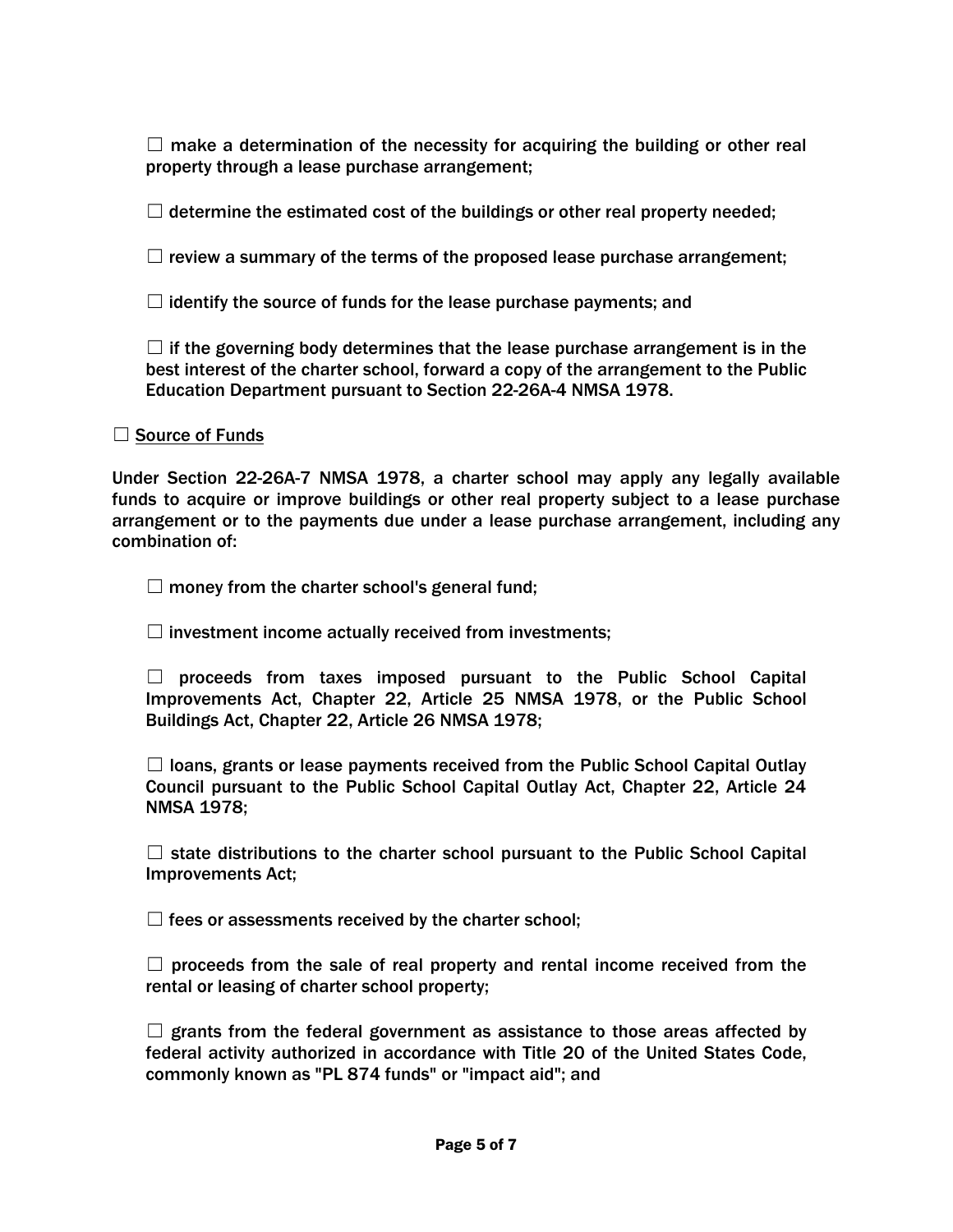$\Box$  New Mexico legislative appropriations.

# □ Ownership of Building or Other Real Property

 $\Box$  If the current owner of the building or other real property subject to the proposed lease purchase arrangement is either a nonprofit entity specifically organized for the purpose of providing the facility for the charter school under Section 22-8B-4.2(D)(2)(b)(2) NMSA 1978, or a domestic nonprofit corporation organized and existing under the Nonprofit Corporation Act, Chapter 53, Article 8 NMSA 1978, the governing body of the charter school shall specify whether the nonprofit entity has an outstanding debt or other financial obligation from, or arising out of, the purchase of the building or other real property, and if so, shall include the total amount of the debt and to whom is it owed.

# □ Pledging of Charter School Revenues or Other Assets

 $\Box$  If the governing body of the charter school has entered, or will enter, into a pledge and covenant agreement for the benefit of a third party bank or other financial institution in conjunction with, or as part of, the sale of educational facility revenue bonds to finance the acquisition or renovation, or both, of the building or other real property subject to the proposed lease purchase arrangement, the governing body shall include a complete copy of the agreement with its submission to the Public Education Department.

 $\Box$  If, relative to the proposed lease purchase arrangement, the governing body of the charter school has entered, or will enter, into a pledge and covenant agreement whereby it has agreed, or will agree, to grant a security interest and assign to a third party bank or other financial institution for the benefit of educational facility revenue bonds holders, any of the charter school's revenues or other assets, or the charter school's right, title, and interest in and to any agreements with the State of New Mexico for such revenues, or both, the governing body shall include a complete copy of the pledge and covenant agreement with its submission to the Public Education Department.

 $\Box$  If, relative to the proposed lease purchase arrangement, the governing body of the charter school has entered, or will enter, into a pledge and covenant agreement whereby it is required to establish and maintain a depository account with a bank or other financial institution, into which account all education funding received by the charter school from the Public Education Department, including State Equalization Guarantee Distribution funding, State Lease Reimbursement Program payments, and other special funds and federal pass-through funding constituting revenue, whether adjusted or otherwise, are be deposited in accordance with an account control agreement, the governing body shall include a complete copy of the agreement with its submission to the Public Education Department.

□ Submission of Proposed Lease Purchase Arrangement